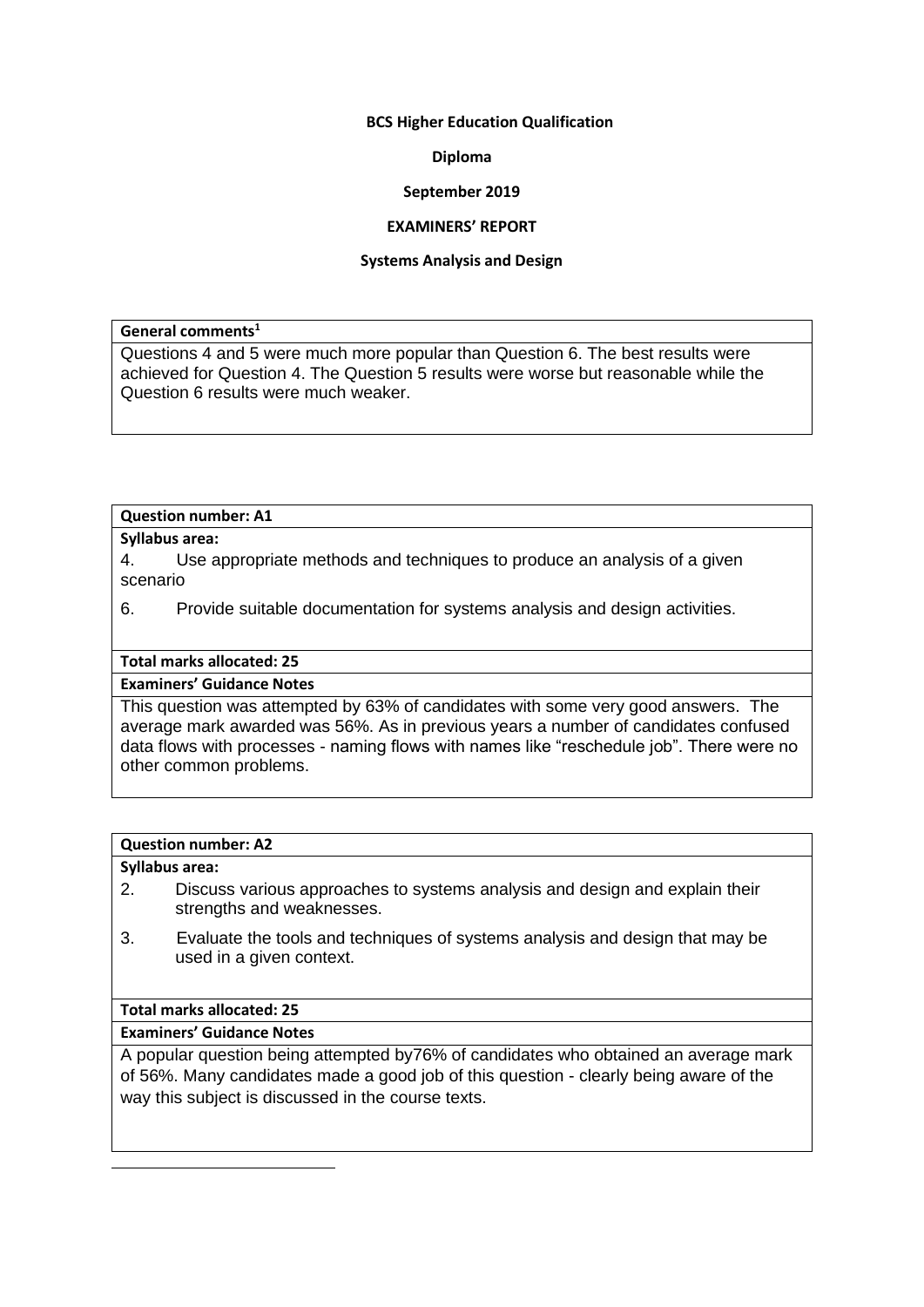#### **Question number: A3**

### **Syllabus area:**

2. Discuss various approaches to systems analysis and design and explain their strengths and weaknesses.

### **Total marks allocated: 25**

## **Examiners' Guidance Notes**

An unpopular question. Only 22% attempted the question obtaining an average mark of 48%. Many candidates were hazy about the details of incremental and iterative models of software development - often confusing the two terms with each other or describing a waterfall approach.

## **Question number: B4**

#### **Syllabus area:**

- 5. Use appropriate methods and techniques to produce a design for a given scenario
- 6. Provide suitable documentation for systems analysis and design activities

## **Total marks allocated: 25**

# **Examiners' Guidance Notes**

Nearly 91% of candidates attempted this question and the substantial majority of them achieved a pass mark for their answers.

Many answers for part (a) were very good and the majority of candidates were able to practically demonstrate the normalisation process. Some candidates however did not provide proper explanations, did not show primary and foreign keys and did not demonstrate sufficient understanding of the normalisation process.

Part (b) was answered generally well. Some candidates had problems with relationships (with cardinalities of relationships in particular). Some candidates produced ERDs which were inconsistent with the normalised relations/tables.